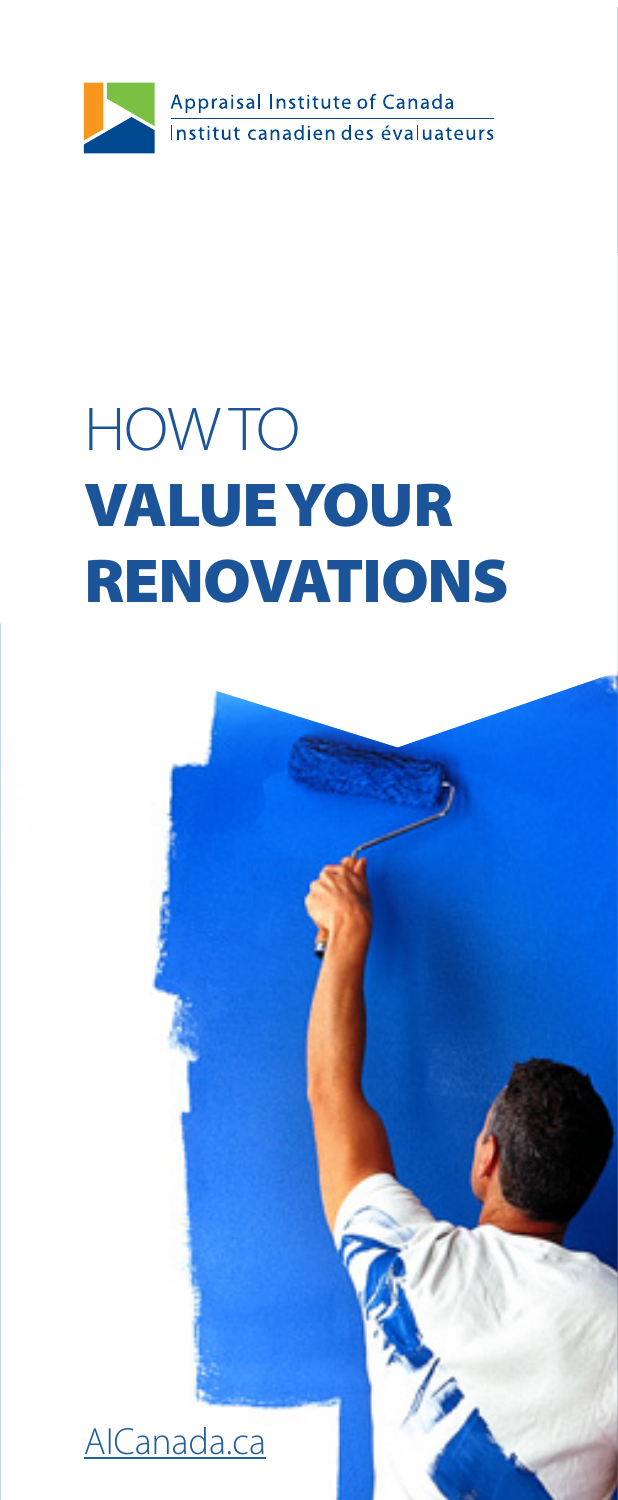Payback on Renovations is measured three ways

> <sup>1</sup> The value of increasing the selling price of your property

2 The value of enjoying the renovated space

<sup>3</sup> The value of maintaining the worth of your property

[AICanada.ca](http://www.aicanada.ca/)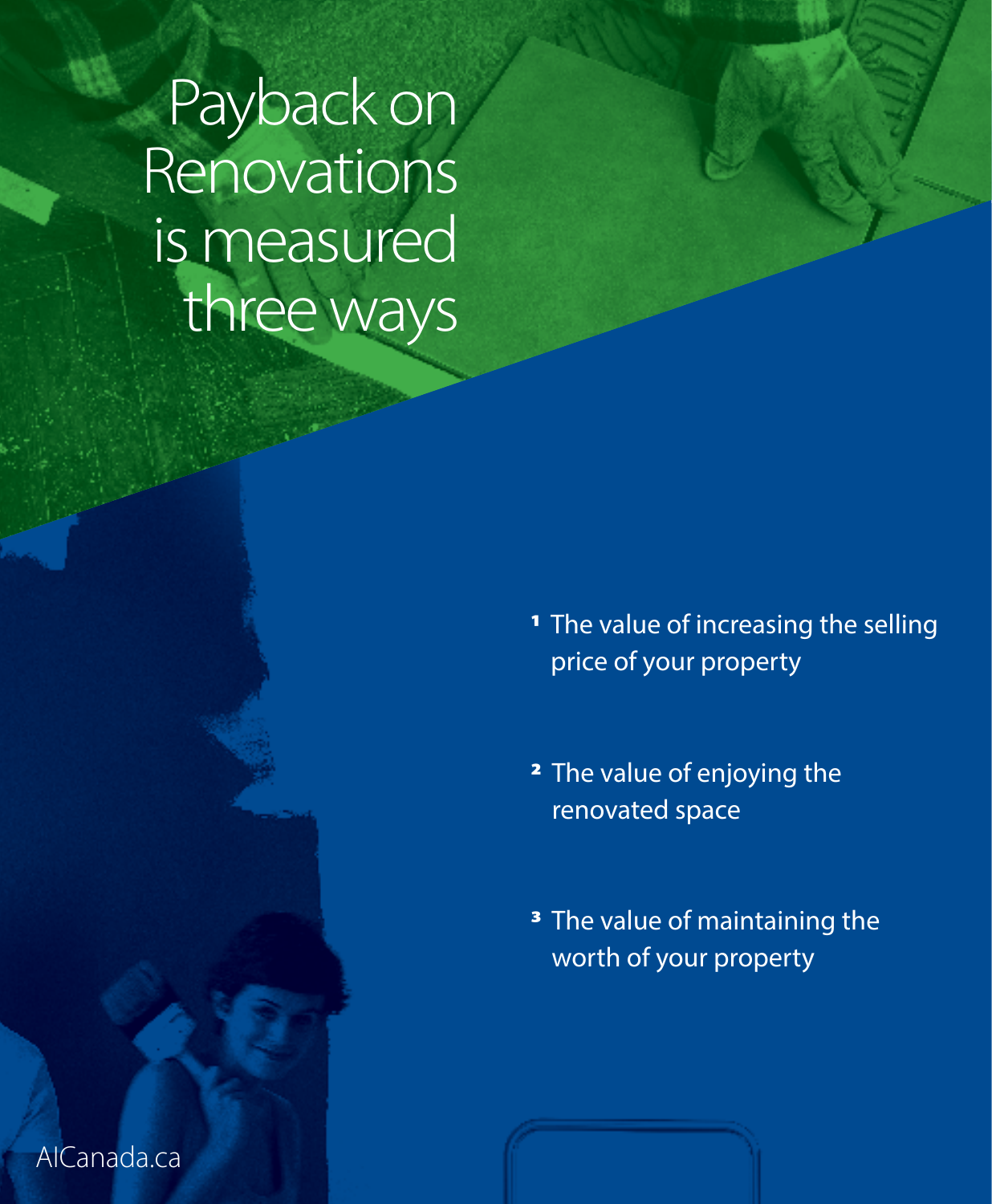

# Top 5 Renovations with the Highest Return on Investment

- Kitchen renovation or update with quality of materials and workmanship consistent with the area
- Bathroom renovation or addition with quality of materials and workmanship consistent with the home and the area
- ▶ Repainting Interior / Exterior completed in tones with wide-ranging market appeal
- ▶ Updating Décor lighting and plumbing fixtures, counter tops, replacing worn flooring (vinyl or carpets) or refinishing hardwood floors
- ▶ Decluttering removing all excess items to showcase the features of your home

## Top 5 Renovations with the Highest Enjoyment Value

- Basement finishing
- Garages
- Sun rooms / Additions
- Decks / Fences
- Landscaping

## Top 5 Renovations to Maintain Worth

- $\blacktriangleright$  Replacing the roofing
- ▶ Updating the heating / cooling system
- Replacing windows & doors
- Updating electrical (panel, wiring, sockets, fixtures)
- **Repairing structural defects**

Replacing the roof cover, updating heating/cooling systems and replacing windows/doors as they near the end of their life expectancy is essential.

Tips to Make Your Renovations a Success

### 1 Understand the reasons why you are renovating –

Do you want to increase the value of your home or enjoy the renovations for years to come? Or both?

2 Think about your personal needs and wants –

How much do you want to spend? How long do you plan to own the home after your renovation project? Will you be doing work yourself? Will you work with a general contractor or hire your own tradespeople?

How much you spend on improvements should depend, in part, on how long you plan to live in your home. If you are thinking shorter-term, smaller and less-expensive improvements may be your best bet to recover your investment. **Think:** fresh coat of paint, updating lighting, improving the curb appeal, decluttering, etc. These items can give your home an updated feel with a limited budget. For the highest return on your investment, ensure the workmanship is of good quality and the materials are consistent with other homes in the area.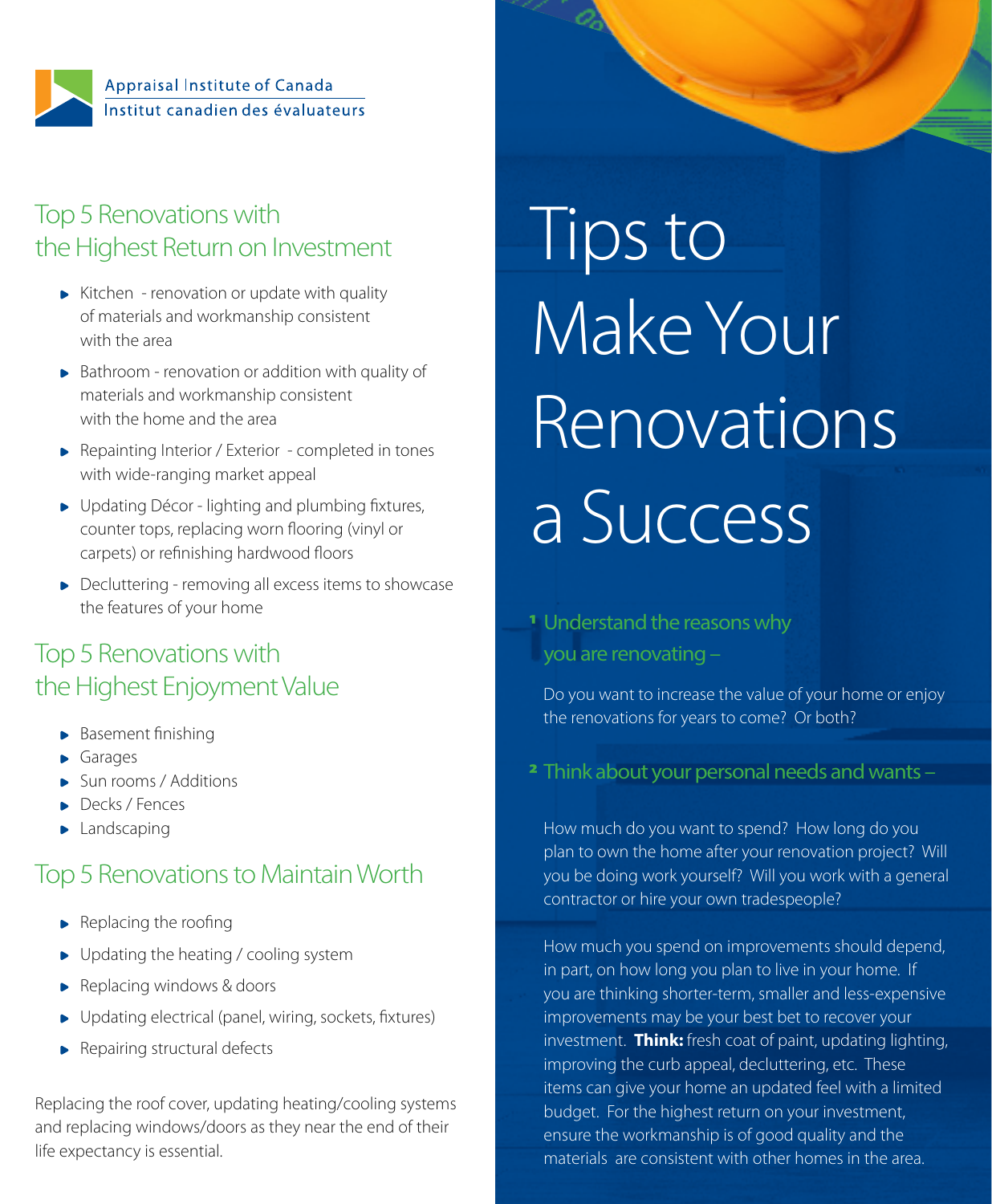It's important to keep in mind the present condition of the item you are renovating. For example, if you are replacing the builder quality maple cabinets in your 10 year old home with custom designed cabinets with an antique finish (because that is your personal style), the changes may not increase the value of your home at all. To appeal to a wider number of prospective purchasers, ensure the renovation blends in with the overall style and design of your home.

#### 3 Hire Trusted Professionals with References –

An interior designer, architect and/or contractor should be consulted before you start your renovation project. They can draw up a plan and assist with renovation advice or construction. Don't forget to build these costs into your project budget! This investment can go a long way to prevent cost over-runs and change-fees later on.

4 Engage a professional appraiser to increase your awareness of over-improvement and unique features

#### Unique features -

Unique designs or improvements that are uncommon for a particular market may impact the re-saleability of a home. For example, a custom designed climate controlled wine room can cost many thousands of dollars. If you are a wine collector extraordinaire and cost is not a concern, then creating a wine room can be personally gratifying. However, if you wish to recover even a portion of your investment, a potential purchaser would need to share your passion.

Before renovating, consider the value the improvement may add to the overall value of your property. This is where the expert advice of a Real Estate Appraiser can provide an objective perspective.

Renovations take time, patience and planning, but can be appreciated for many years. Work with an expert! Find a qualified Professional Real Estate Appraiser in your area through the Appraisal Institute of Canada's online search tool.

### **[FIND AN APPRAISER AT AICANADA.CA](http://www.aicanada.ca/find-an-appraiser/)**

#### Over-improvement -

Consider your neighbourhood and the expectations of buyers in the area when planning your renovation project. Depending on the particular market and/or neighbourhood in which you reside, expensive projects that over-improve your home may only be partially recognized by prospective purchasers. For example, in a particular market, renovating the basement of your home at a cost of \$65,000 in an area where homes generally do not exceed \$200,000, may not provide the best financial return on your investment.